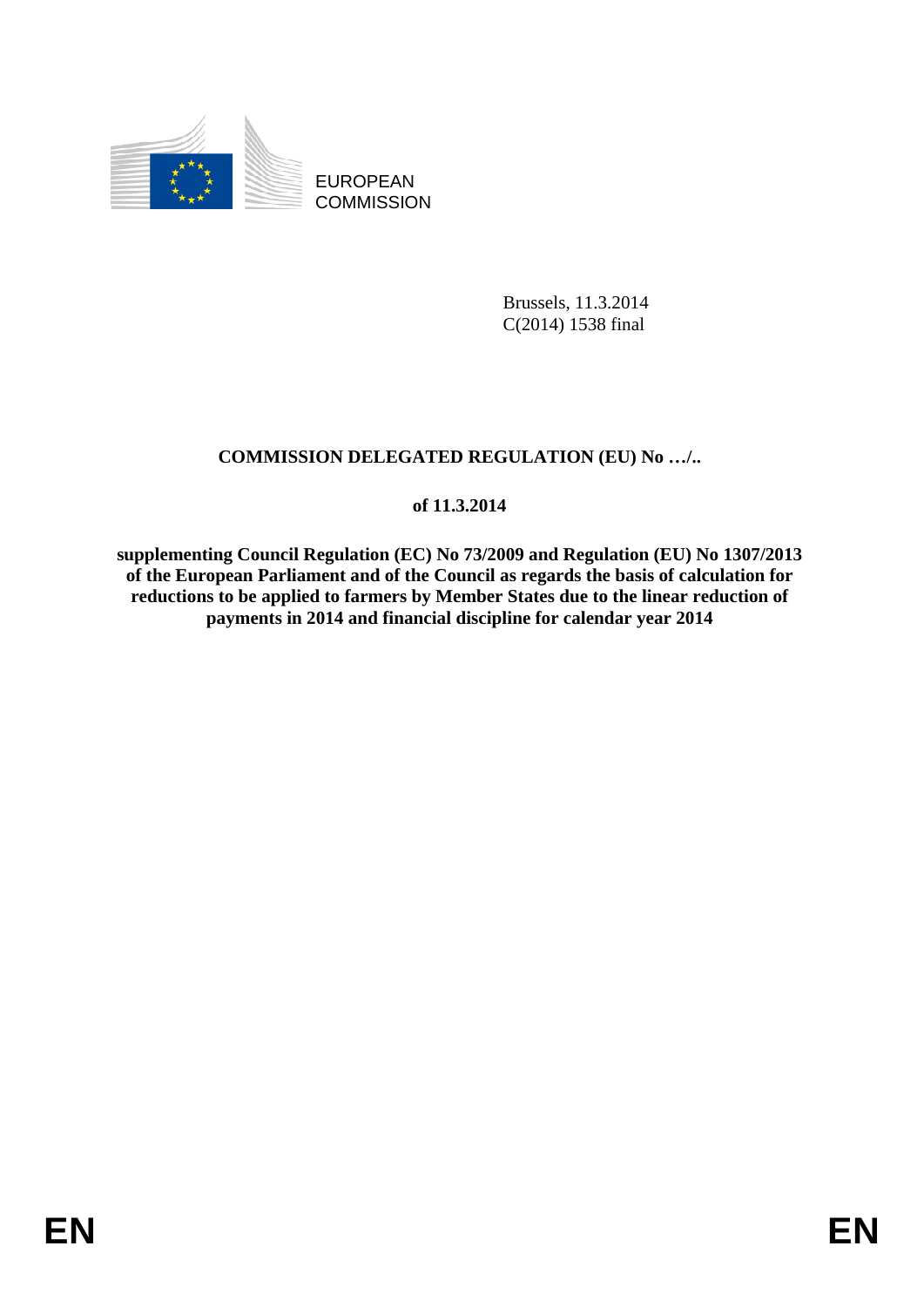## **EXPLANATORY MEMORANDUM**

# **1. CONTEXT OF THE DELEGATED ACT**

Council Regulation (EC) No 73/2009 of 19 January 2009 establishing common rules for direct support schemes for farmers under the common agricultural policy and establishing certain support schemes for farmers, amending Regulations (EC) No 1290/2005, (EC) No 247/2006, (EC) No 378/2007 and repealing Regulation (EC) No  $1782/2003<sup>1</sup>$  empowers the Commission to adopt delegated acts in accordance with Article 140a of Regulation (EC) No 73/2009.

The purpose of this delegated act is to lay down rules concerning the basis of calculation for reductions to be applied to farmers by Member States due to linear reduction of payments provided for in Article 40(3) of Regulation (EC) No 73/2009 and financial discipline provided for in Article 8 of Regulation (EU) No 1307/2013.

# **2. CONSULTATIONS PRIOR TO THE ADOPTION OF THE ACT**

Consultations, involving experts from all the 28 Member States and from the European Parliament, have been carried within the Expert Group of Direct Payments. A meeting held on 19 December 2013 was organised for the specific purpose of exchanging expert views on the present act. The meeting allowed for a full presentation of the Commission's draft provisions and a thorough exchange of views on all aspects of the draft. The exercise consisted in clarifying the Commission's approach, hearing experts' views and further refining the draft text accordingly.

# **3. LEGAL ELEMENTS OF THE DELEGATED ACT**

The act provides for the application in 2014 of the linear reduction of payments referred to in Article 40(3) of Regulation (EC) No 73/2009 (a linear reduction of direct payments in respect of 2014) and of the adjustment referred to in Article 8 of Regulation (EU) No 1307/2013 (an adjustment for reasons of financial discipline). In the interest of transparency and predictability, the method of calculation of both reductions in the process of calculating the amount of the payments to be made to farmers in respect of 2014 corresponds to the method for calculating the linear reduction under Article 8(1) of Regulation (EC) No 73/2009 and to financial discipline under Article 11 of that Regulation as provided for in Article 79(1) of Commission Regulation (EC) No 1122/2009 of 30 November 2009 laying down detailed rules for the implementation of Council Regulation (EC) No 73/2009 as regards cross-compliance, modulation and the integrated administration and control system, under the direct support schemes for farmers provided for that Regulation, as well as for the implementation of Council Regulation (EC) No 1234/2007 as regards cross-compliance under the support scheme provided for the wine sector<sup>2</sup> and under Commission Delegated Regulation (EU) No  $635/2013$  of 25 April 2013 supplementing that same Regulation<sup>3</sup>.

The act also clarifies that advances provided for under Article 29(5) of Regulation (EC) No 73/2009, as introduced by point (1) of Article 6 of Regulation (EU) No 1310/2013 of the

 $\frac{1}{1}$ OJ L 30, 31.1.2009, p. 16.

<sup>2</sup> OJ L 316, 2.12.2009, p. 65.

<sup>3</sup> OJ L 183, 2.07.2013, p. 1.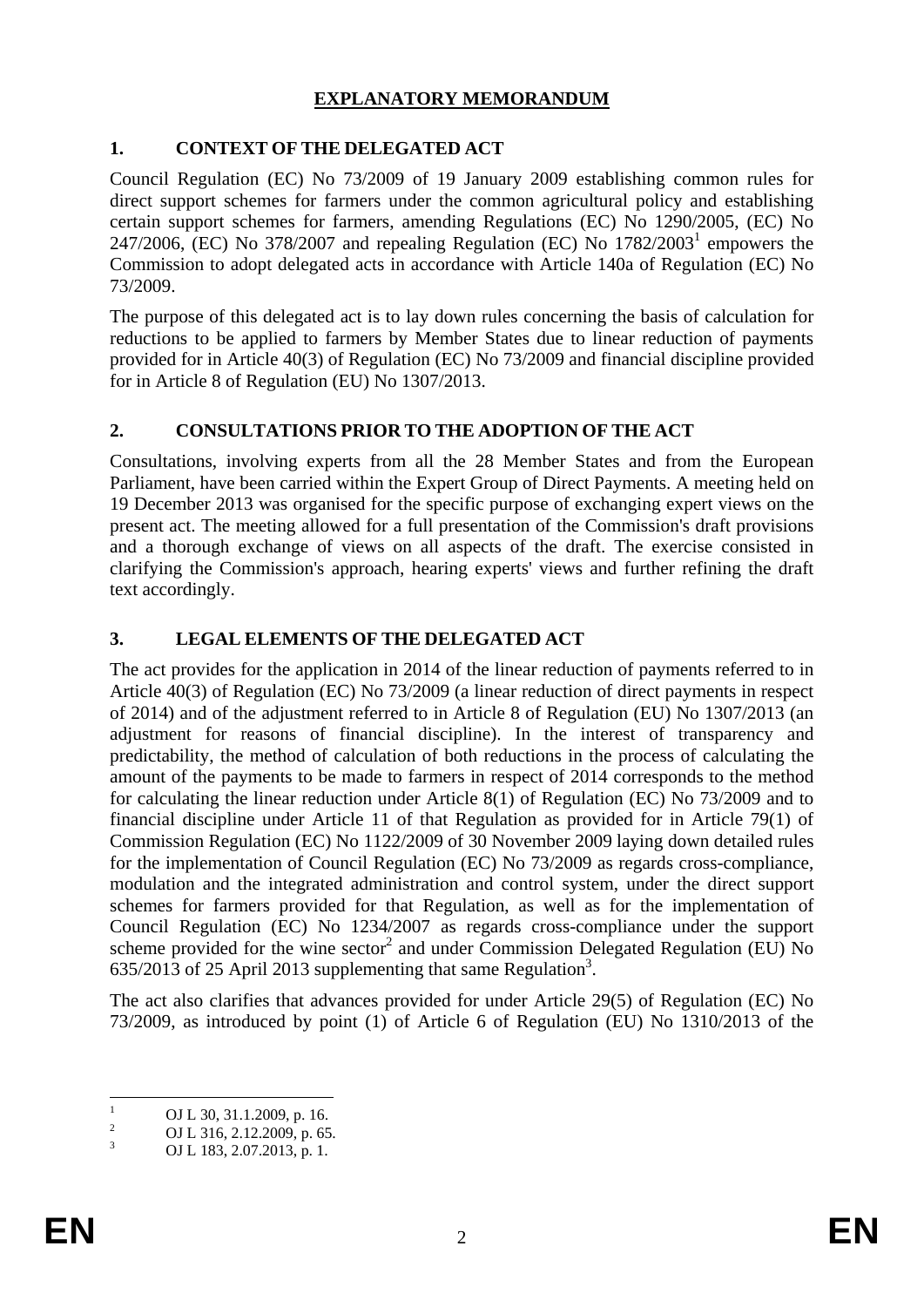European Parliament and of the Council<sup>4</sup>, may be granted without taking into account the financial discipline adjustment, in line with what was applicable for 2013 in accordance with Commission Regulation (EC) No 946/2013.

 $\frac{1}{4}$  Regulation (EU) No 1310/2013 of the European Parliament and of the Council of 17 December laying down certain transitional provisions on support for rural development by the European Agricultural Fund for Rural Development (EAFRD), amending Regulation (EU) No 1305/2013 of the European Parliament and of the Council as regards resources and their distribution in respect of the year 2014 and amending Council Regulation (EC) No 73/2009 and Regulations (EU) No 1307/2013, (EU) No 1306/2013 and (EU) No 1308/2013of the European Parliament and of the Council as regards their application in the year 2014 (OJ L 347, 20/12/2013, p. 865).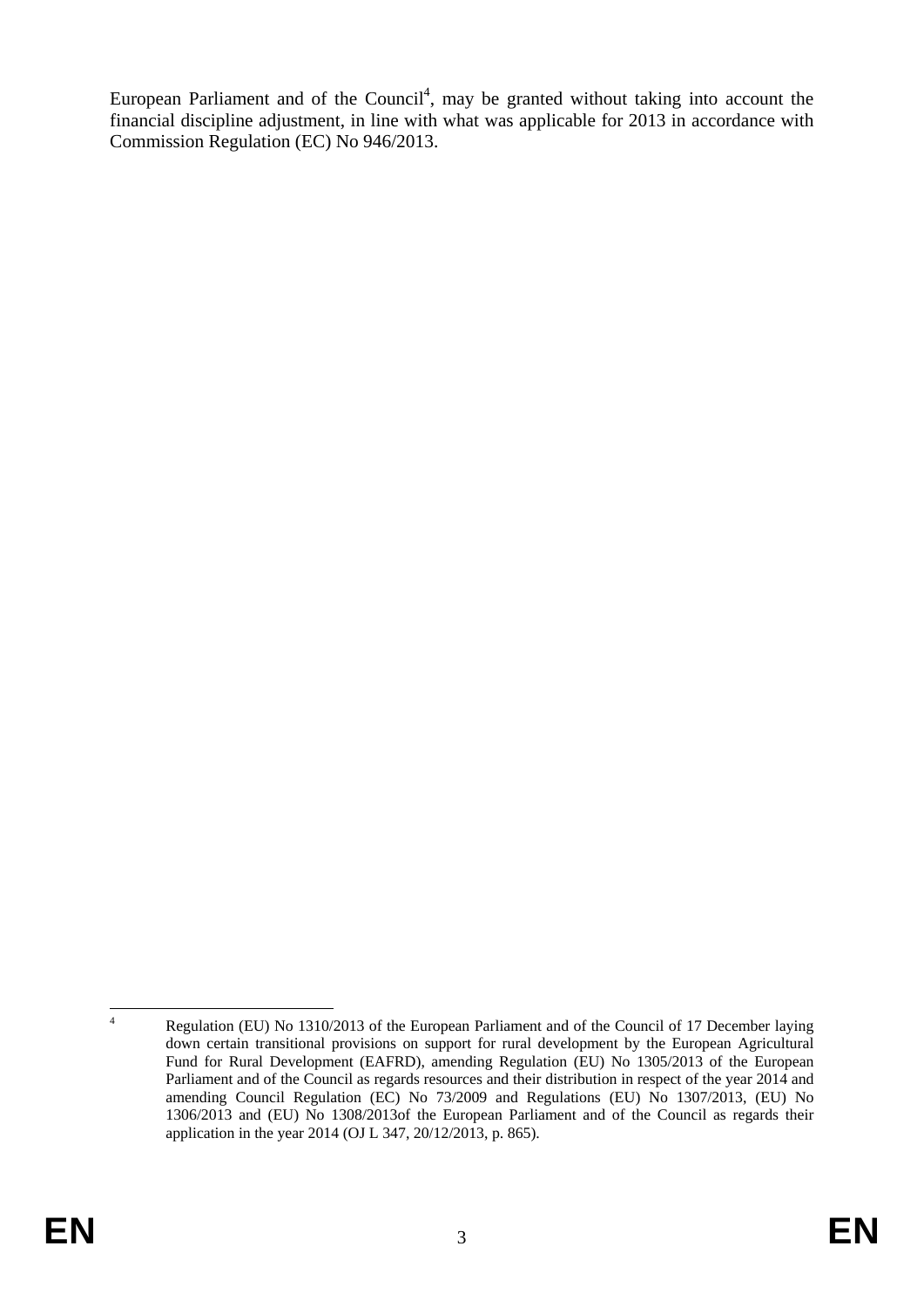### **COMMISSION DELEGATED REGULATION (EU) No …/..**

## **of 11.3.2014**

### **supplementing Council Regulation (EC) No 73/2009 and Regulation (EU) No 1307/2013 of the European Parliament and of the Council as regards the basis of calculation for reductions to be applied to farmers by Member States due to the linear reduction of payments in 2014 and financial discipline for calendar year 2014**

### THE EUROPEAN COMMISSION,

Having regard to the Treaty on the Functioning of the European Union,

Having regard to Council Regulation (EC) No 73/2009 of 19 January 2009 establishing common rules for direct support schemes for farmers under the common agricultural policy and establishing certain support schemes for farmers, amending Regulations (EC) No 1290/2005, (EC) No 247/2006, (EC) No 378/2007 and repealing Regulation (EC) No  $1782/2003^5$ , and in particular Article 140a thereof,

Having regard to Regulation (EU) No 1307/2013 of the European Parliament and of the Council of 17 December 2013 establishing rules for direct payments to farmers under support schemes within the framework of the common agricultural policy and repealing Council Regulation (EC) No 637/2008 and Council Regulation (EC) No 73/2009<sup>6</sup>, and in particular Article 8(3) thereof

Whereas:

- (1) Article 40(3) of Regulation (EC) No 73/2009, as amended by point (2) of Article 6 of Regulation (EU) No  $1310/2013$  of the European Parliament and of the Council<sup>7</sup>, provides for a linear reduction of direct payments in respect of 2014. Article 8 of Regulation (EU) No 1307/2013 provides for an adjustment of direct payments for reasons of financial discipline. Provision should be made to ensure an optimal application of those reductions in 2014.
- (2) In the interest of transparency and predictability, it is appropriate that the method of calculation of both reductions in the process of calculating the amount of the payments to be made to farmers in respect of 2014 corresponds to the method for calculating the linear reduction of direct payments due to the application of Article 8(1) of Regulation (EC) No 73/2009 and the reduction due to financial discipline under Article 11 of that

 $\frac{1}{5}$ OJ L 30, 31.1.2009, p. 16.

<sup>6</sup> OJ L 347, 20.12.2013, p. 608.

<sup>7</sup> Regulation (EU) No 1310/2013 of the European Parliament and of the Council of 17 December laying down certain transitional provisions on support for rural development by the European Agricultural Fund for Rural Development (EAFRD), amending Regulation (EU) No 1305/2013 of the European Parliament and of the Council as regards resources and their distribution in respect of the year 2014 and amending Council Regulation (EC) No 73/2009 and Regulations (EU) No 1307/2013, (EU) No 1306/2013 and (EU) No 1308/2013of the European Parliament and of the Council as regards their application in the year 2014 (OJ L 347, 20/12/2013, p. 865).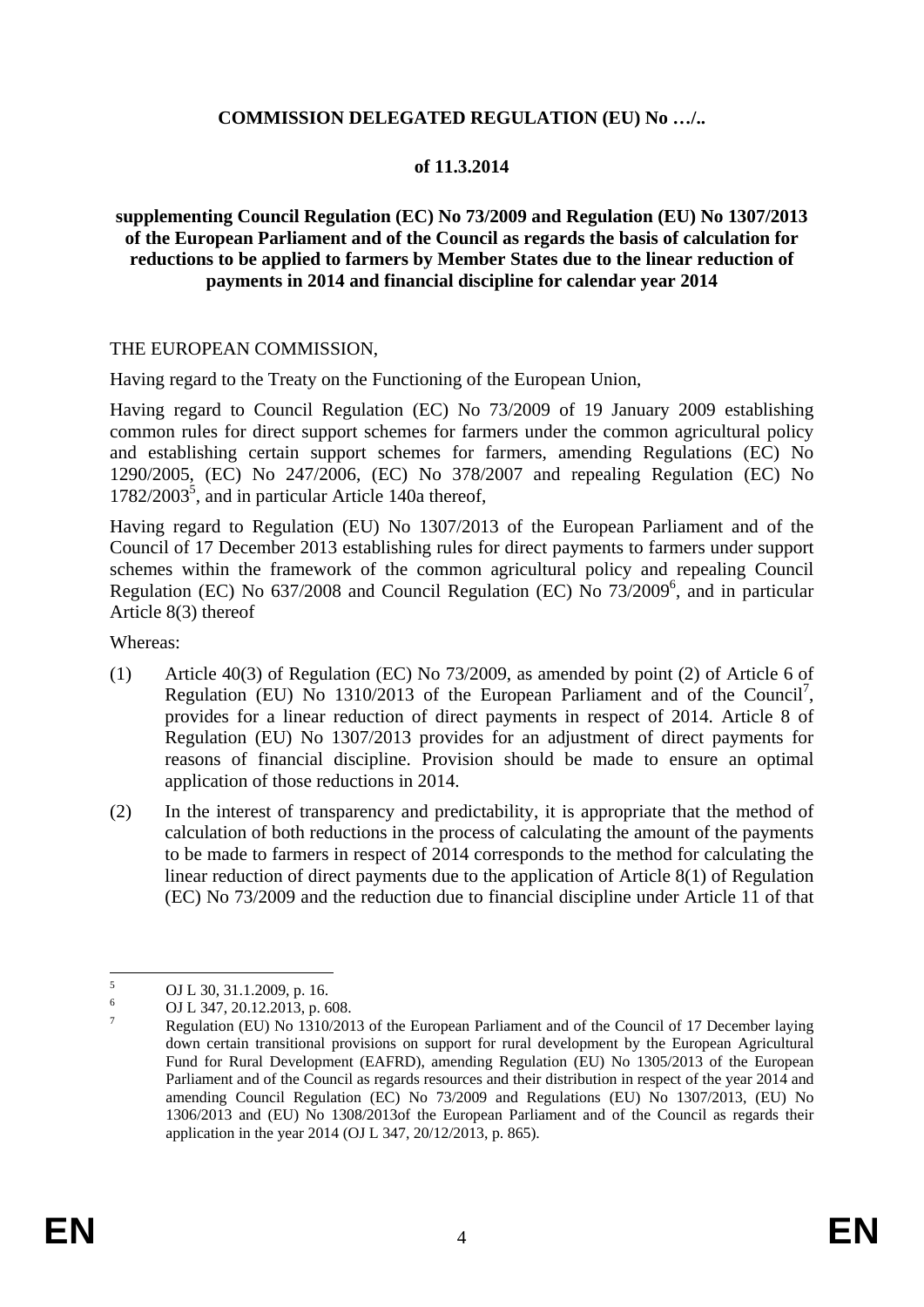Regulation as provided for in Article 79(1) of Commission Regulation (EC) No 1122/2009<sup>8</sup> and under Commission Delegated Regulation (EU) No 635/20139 .

- (3) Article 29(5) of Regulation (EC) No 73/2009, as amended by point (1) of Article 6 of Regulation (EU) No 1310/2013 of the European Parliament and of the Council<sup>10</sup>, provides for the possibility for Member States to pay, from 16 October 2014, advances to farmers in respect of applications made in 2014. To ensure consistency with the rules applicable in 2013 in accordance with Commission regulation (EC) No 946/2013 providing that advances may be paid without taking into account the adjustment due to financial discipline under Article 11 of Regulation (EC) No 73/2009, it is appropriate to foresee that, also in 2014, advances may be paid without taking into account the reductions due to financial discipline provided for in Article 26 of Regulation (EU) No 1306/2013 and Article 8 of Regulation (EU) No 1307/2013. The balance payment as from 1 December 2014 should take into account the adjustment rate of financial discipline applicable at that time.
- (4) Since this Regulation applies to aid applications in respect of 2014, it should enter into force on the day following that of its publication,

## HAS ADOPTED THIS REGULATION:

### *Article 1*

Reductions due to the linear reduction of direct payments in 2014 provided for in Article 40(3) of Regulation (EC) No 73/2009 as well as reductions due to financial discipline provided for in Article 8 of Regulation (EU) No 1307/2013 for calendar year 2014 shall be applied to the sum of the payments from the different support schemes listed in Annex I to Regulation (EC) No 73/2009 to which each farmer is entitled to after the application of Article 78 of Regulation (EC) No 1122/2009.

Those reductions shall be applied before the reductions provided for in Article 79(2) of Regulation (EC) No 1122/2009 are applied.

 $\frac{1}{8}$  Commission Regulation (EC) No 1122/2009 of 30 November 2009 laying down detailed rules for the implementation of Council Regulation (EC) No 73/2009 as regards cross-compliance, modulation and the integrated administration and control system, under the direct support schemes for farmers provided for that Regulation, as well as for the implementation of Council Regulation (EC) No 1234/2007 as regards cross-compliance under the support scheme provided for the wine sector (OJ L 316, 2.12.2009,  $p. 65$ ).

Commission Delegated Regulation (EU) No 635/2013 of 25 April 2013 supplementing Council Regulation (EC) No 73/2009 as regards the basis of calculation for reductions to be applied to farmers by Member States due to the adjustment of payments in 2013 and financial discipline for calendar year

<sup>2013 (</sup>OJ L 183, 2.07.2013, p. 1).<br>
Regulation (EU) No 1310/2013 of the European Parliament and of the Council of 17 December laying down certain transitional provisions on support for rural development by the European Agricultural Fund for Rural Development (EAFRD), amending Regulation (EU) No 1305/2013 of the European Parliament and of the Council as regards resources and their distribution in respect of the year 2014 and amending Council Regulation (EC) No 73/2009 and Regulations (EU) No 1307/2013, (EU) No 1306/2013 and (EU) No 1308/2013of the European Parliament and of the Council as regards their application in the year 2014 (OJ L 347, 20/12/2013, p. 865).